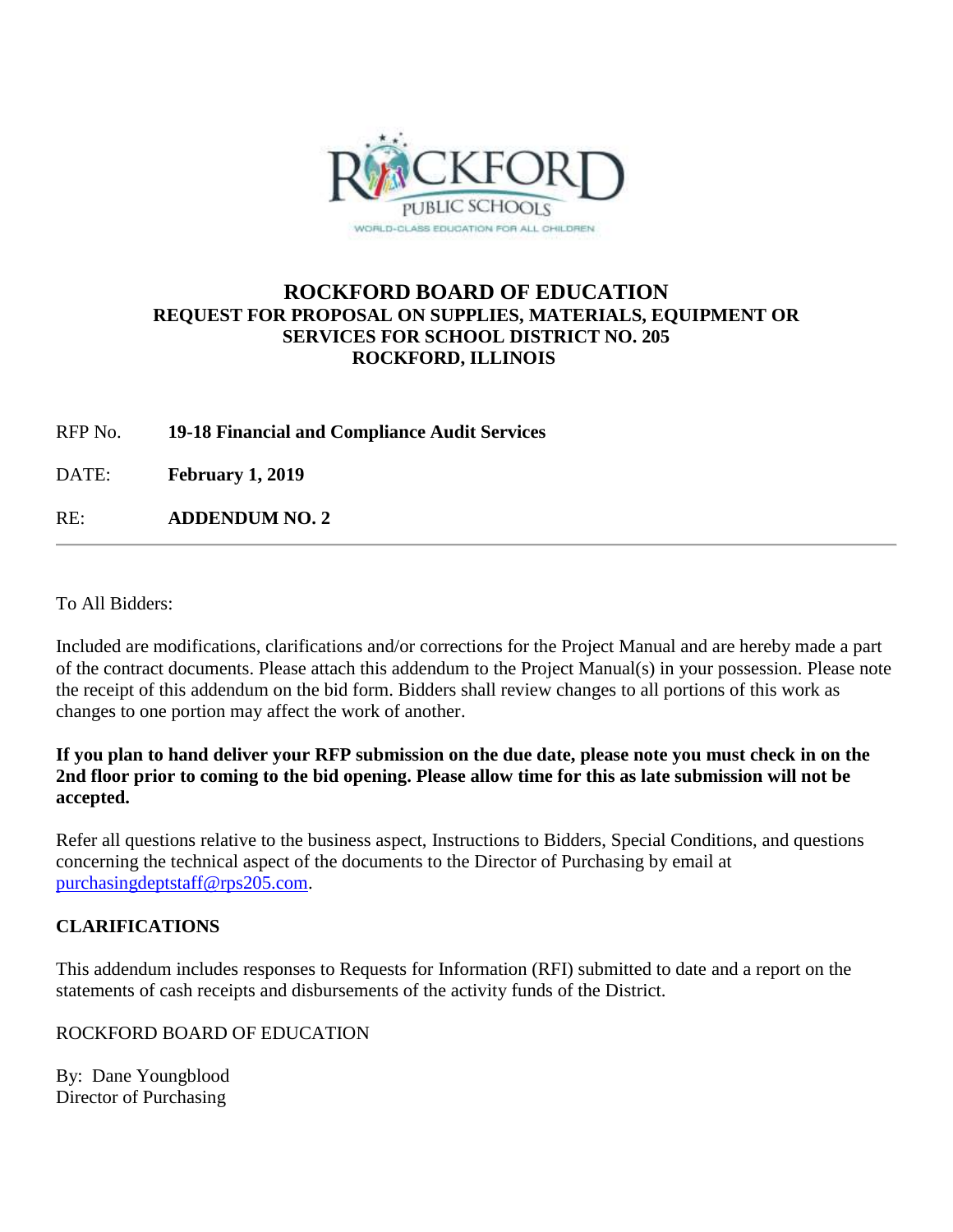# **CLARIFICATIONS**

Below are Requests for Information (RFI) submitted to date, along with corresponding responses:

- 1. In the District's proposal we noted that final fieldwork is requested to be completed by September 30, and that all reports are to be issued by October 15. We noted that the FY 2018 and FY 2017 audits were both issued in December and the FY 2016 audit was issued by November 15. Is the District open to issuance dates after October 15 if mutually agreed upon?
	- a. Yes, we are open to this. Drafts will be required by October  $15<sup>th</sup>$  to get through our internal review and Committee review, with Board approval on November 15<sup>th</sup>.
- 2. When is the District ready for the audit process to begin? Does the District provide the auditor with all requested items for final fieldwork on the first day of the audit or are these items received throughout the engagement?
	- a. The audit process begins September  $5<sup>th</sup>$ . Work papers are complete by the first day of audit with the exception of the 60 day recognition accruals for grants.
- 3. How many staff and days was the District's current audit provider at the District for as it relates to their planning procedures and final fieldwork? What timeframe for these procedures to be performed works best for the District?
	- a. May 7-9<sup>th</sup> (2 staff tested student activity funds) Financial preliminary (5 staff) June 11-15<sup>th</sup>. Final fieldwork 3-5 staff members were on site for 3 weeks.
- 4. Does the District have documented procedures and internal controls for the finance department? Have there been any significant changes in the District's internal controls for fiscal year 2019?
	- a. Yes, the District has documented procedures and internal controls. No, there have not been significant changes for FY19.
- 5. Where any audit adjustments identified during the fiscal year 2018 audit, if so can you please provide or quantify the number of adjustments and the areas they relate to in the financials?
	- a. Yes, 2 audit entries completed both immaterial. See CAFR on website.
- 6. The District's RFP indicates that the external auditor will prepare a "Report on the Statements of Cash Receipts and Disbursements of the Activity Funds of the District". It would appear that these are separate reports, can you please provide a copy of the reports that were issued for fiscal year 2018? a. See attached.
- 7. Can you please provide a copy of the State and Adult Education and Family Literacy reports that were issued for fiscal year 2018?
	- a. ICCB report (last section of CAFR) on website.
- 8. What accounting system is utilized for the District's Student Activity Funds? Are these records centralized or decentralized? Are there written policies and procedures in place for these Funds?
	- a. Intouch is used for activity funds, program is accessible centrally but paperwork held at school sites. Yes there are policies and procedures in place.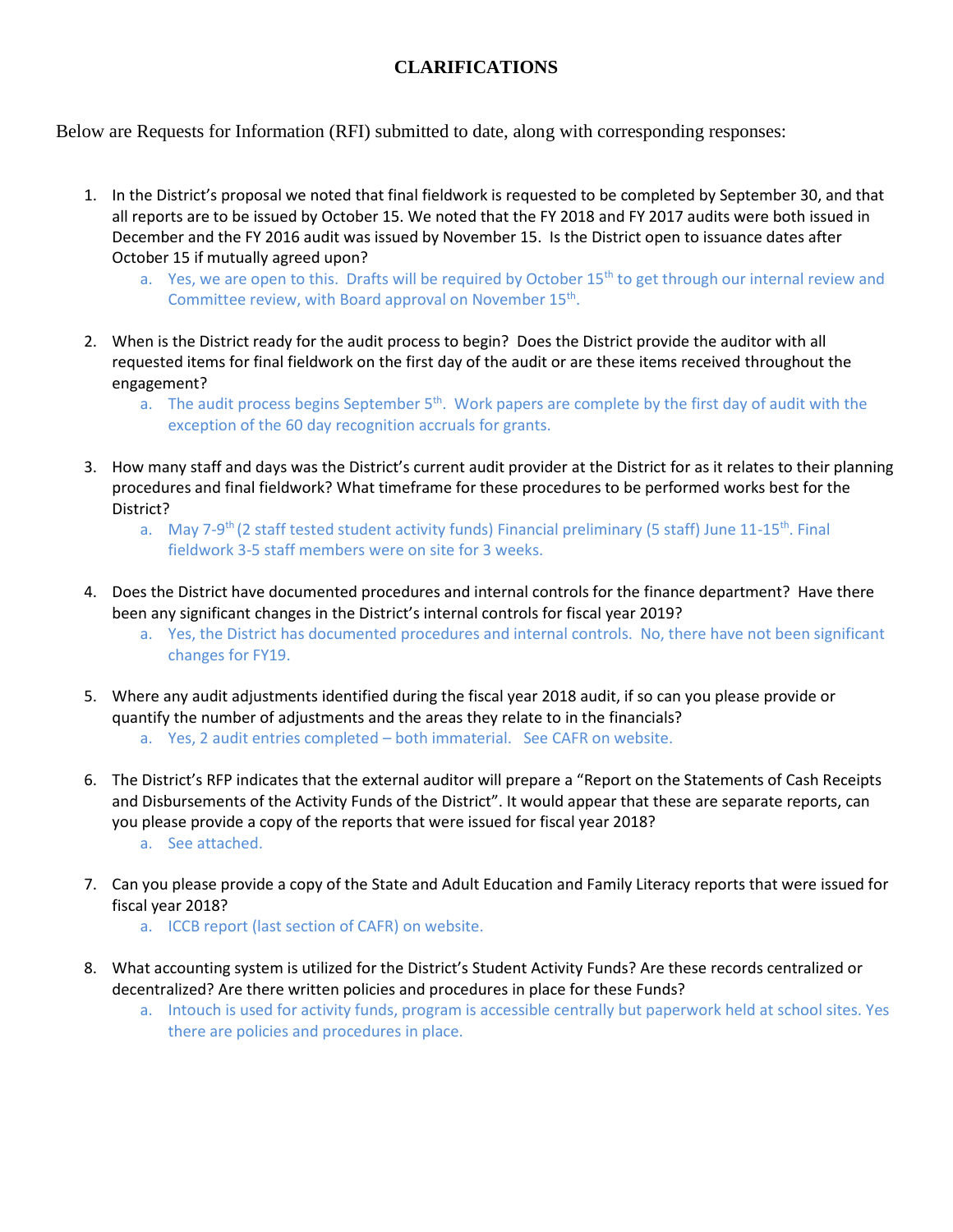- 9. Does the District provide the external auditor with a trial balance that is adjusted for all year end modified accrual balances in addition to supporting workpapers for these amounts? Does the District require any assistance from the external auditor in calculating these year end balances, if so please itemize which areas of assistance are required within the scope of the proposal?
	- a. Yes, we provided TB and work papers. No assistance is not needed in calculating year end balances.
- 10. How does the District track capital asset balances reported in the financial statements? Does the District require any assistance from the auditor regarding these balances, if so please itemize which areas of assistance are required within the scope of the proposal?
	- a. Assets are tracked within ledger system.
- 11. Does the District provide the external auditor adjusting entries for the preparation of the government-wide financial statements in addition to supporting workpapers for these entries? Does the District require any assistance in calculating these amounts, if so please itemize which areas of assistance are required within the scope of the proposal?
	- a. The District provides supporting work papers and provides entries for GWFS and LTDG.
- 12. Does the District require any assistance from the external auditor in obtaining information outside of the financial section of the statistical section of the CAFR or does the District research this information and provide to the auditor, if so please itemize which areas of assistance are required within the scope of the proposal? a. We provide statistical information, no assistance required.
- 13. Does the District prepare any of the reports as listed in the requirements/deliverables section of the RFP or does the District rely on the external auditor to prepare these reports from information provided by the District? If the District relies on the external auditor to prepare certain reports will the District be able to provide the templates utilized to prepare this information from the prior year? (Schedule of Expenditures of Federal Awards, State Adult Education and Family Literacy, Student Activity Fund Reports, ect)
	- a. District prepares Schedule of Expenditures of Federal Awards.
- 14. Does the District provide the external auditor with read only access to the accounting system so that invoices and other pertinent information can be researched/reviewed throughout the course of the audit? a. Yes.
- 15. Does the District utilize separate and distinct account numbers to track federally funded program expenditures? Does the District utilize separate and distinct account numbers to track state funded programs? a. Yes for both. We must follow IPAM.
- 16. Would the District be open to presenting certain funds as major in the CAFR that were previously consolidated with the General Fund and Non-Major Governmental Funds?
	- a. We could discuss this.
- 17. Has the District ever considered consolidating the net internal service fund activity into the Education Fund (or other funds) within the ISBE AFR Form? Per review of the FY 2018 CAFR and FY 2018 AFR it appears that the AFR excludes the entire internal service fund balances. Is the District aware of specific guidance that requires these balances to be excluded from the AFR?
	- a. We would be open to that discussion.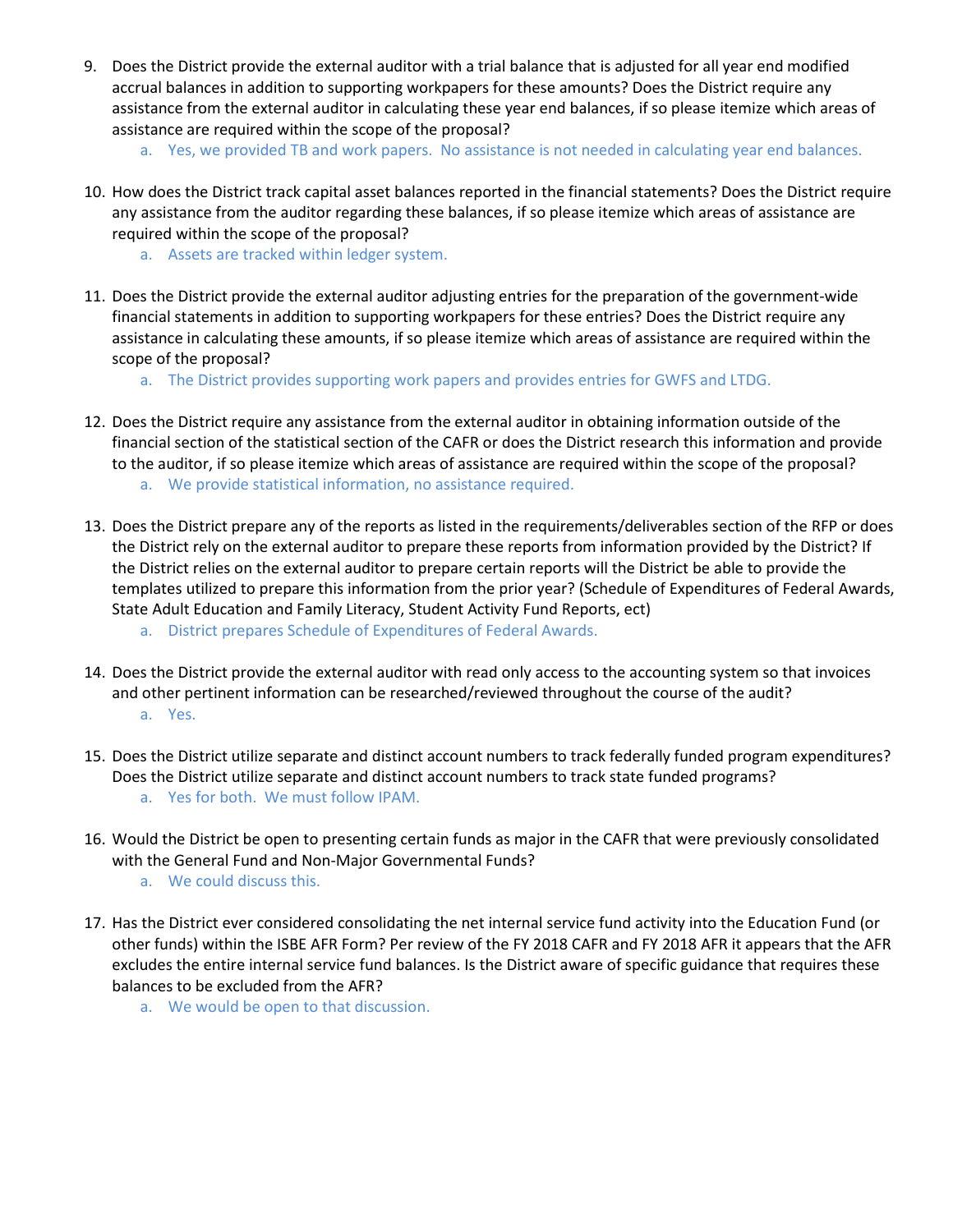- 18. The RFP states that the District has 3 charter schools, per review of the District's FY 2018 AFR it would appear that no payments were made to charter schools in FY 2018 as the amounts reported in 1115 function code "Tuition Payments to Charter Schools" presents as zero balance? Will the District be required to make payments to charter schools for the period audit services are being procured? a. Yes.
- 19. Does the District pass through any federal or state funding directly to the Charter Schools and have oversight responsibilities for federal/state program compliance?
	- a. Not as pass through funds.
- 20. In the proposal the District has requested that the auditor review the work of the actuarial firm who determines the District's liability for early retirement. Can you please expand upon the expectations of "review". Certain audit procedures will be applied against the assumptions and census data used for this valuation as required under auditing standards, is the District requesting additional assistance outside of the audit procedures? Can you please provide the name of the actuary firm utilized by the District?
	- a. Standard audit procedures is sufficient.
- 21. Would the District be open to including a reconciliation schedule in the notes for the on-behalf payment so that this amount can be excluded from the General Fund budget to actual schedule? Furthermore would the District be open to the presentation of the on-behalf expense that is not allocated functionally? a. Yes.
- 22. Has the District ever considered removing the Combining schedule for the Educational Accounts-By Subaccount, these schedules are not required under GAAP?
	- a. We have, but the Board would like it included.
- 23. How much did the District pay for audit services relating to the fiscal year 2018 audit? Did the District procure any additional services from the current provider for the fiscal year 2018 audit?
	- a. No.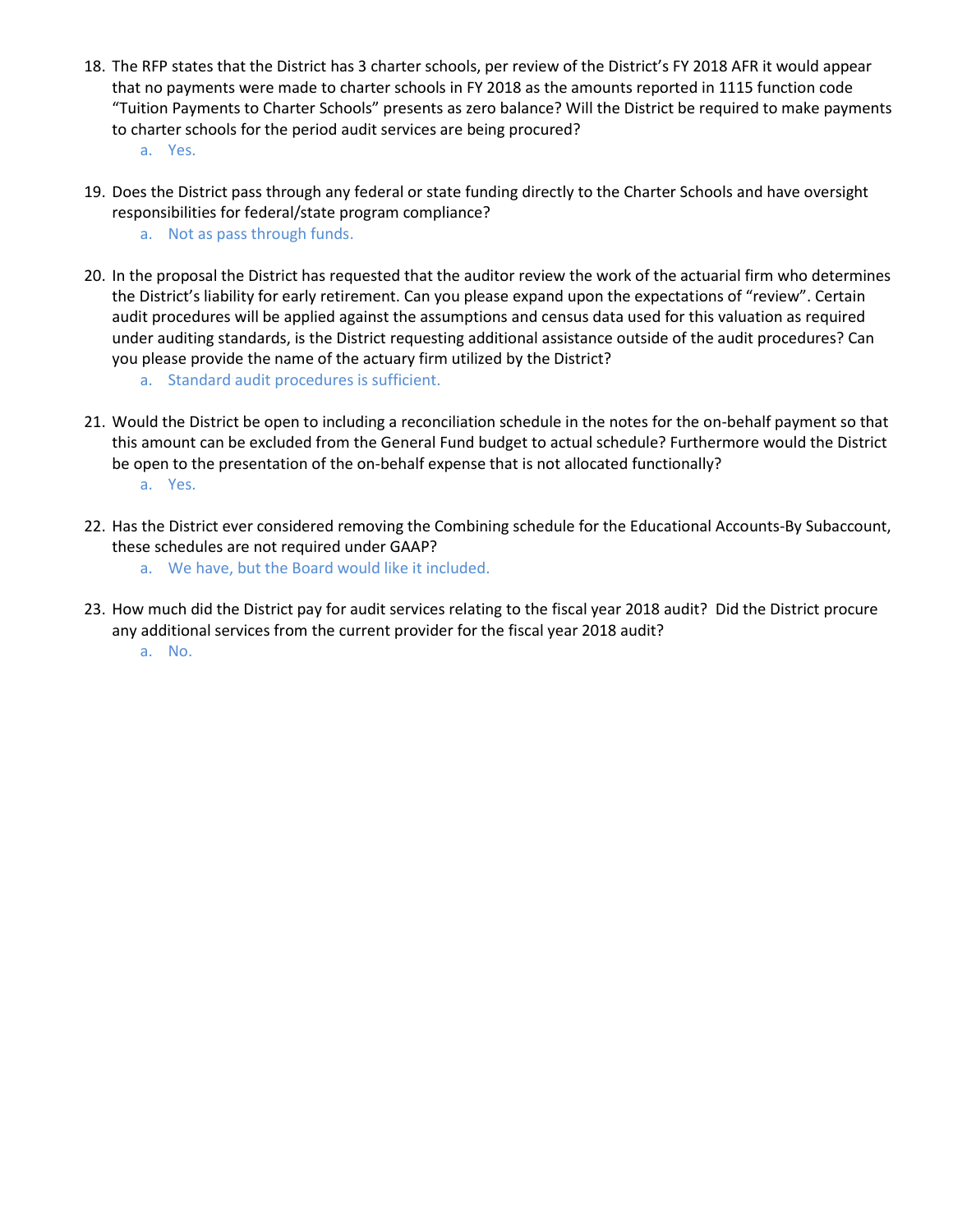

MANAGEMENT LETTER ON ACTIVITY FUNDS

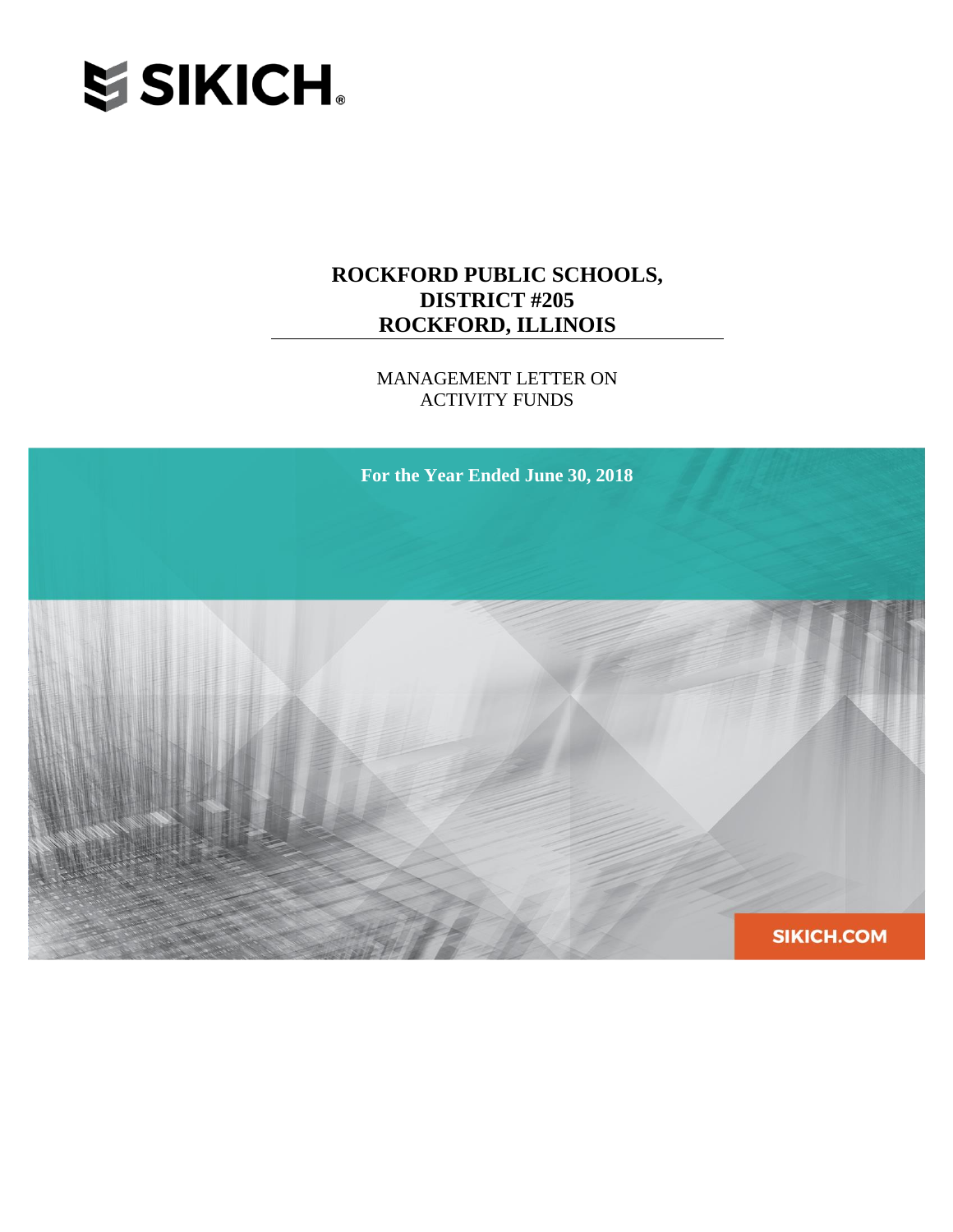

401 W. State Street, Suite 509 Rockford, IL 61101 815.282.6565

#### **SIKICH.COM**

December 6, 2018

Michelle Jahr Chief Financial Officer Rockford Public Schools, District# 205 Rockford, Illinois

Dear Ms. Jahr:

In planning and performing our audit of the financial statements of the governmental activities, each major fund and the aggregate remaining fund information of the Rockford Public Schools, District #205 (the District) as of and for the year ended June 30, 2018, in accordance with auditing standards generally accepted in the United States of America, we considered the District's internal control over financial reporting (internal control) as a basis for designing our auditing procedures for the purpose of expressing our opinion on the financial statements, but not for the purpose of expressing an opinion on the effectiveness of the District's internal control. Accordingly, we do not express an opinion on the effectiveness of the District's internal control.

However, during our audit we performed procedures related to the student activity accounts for the following schools:

Froberg Elementary School Thurgood Marshall Middle School Eisenhower Middle School Auburn High School

The memorandum that accompanies this letter summarizes the exceptions noted for transactions not in accordance with District policy. We previously reported on the District's internal control in our letter dated December 6, 2018.

We are available to discuss these in further detail at your convenience, and to perform any additional study of these matters.

Sikich 11P

Rockford, Illinois December 6, 2018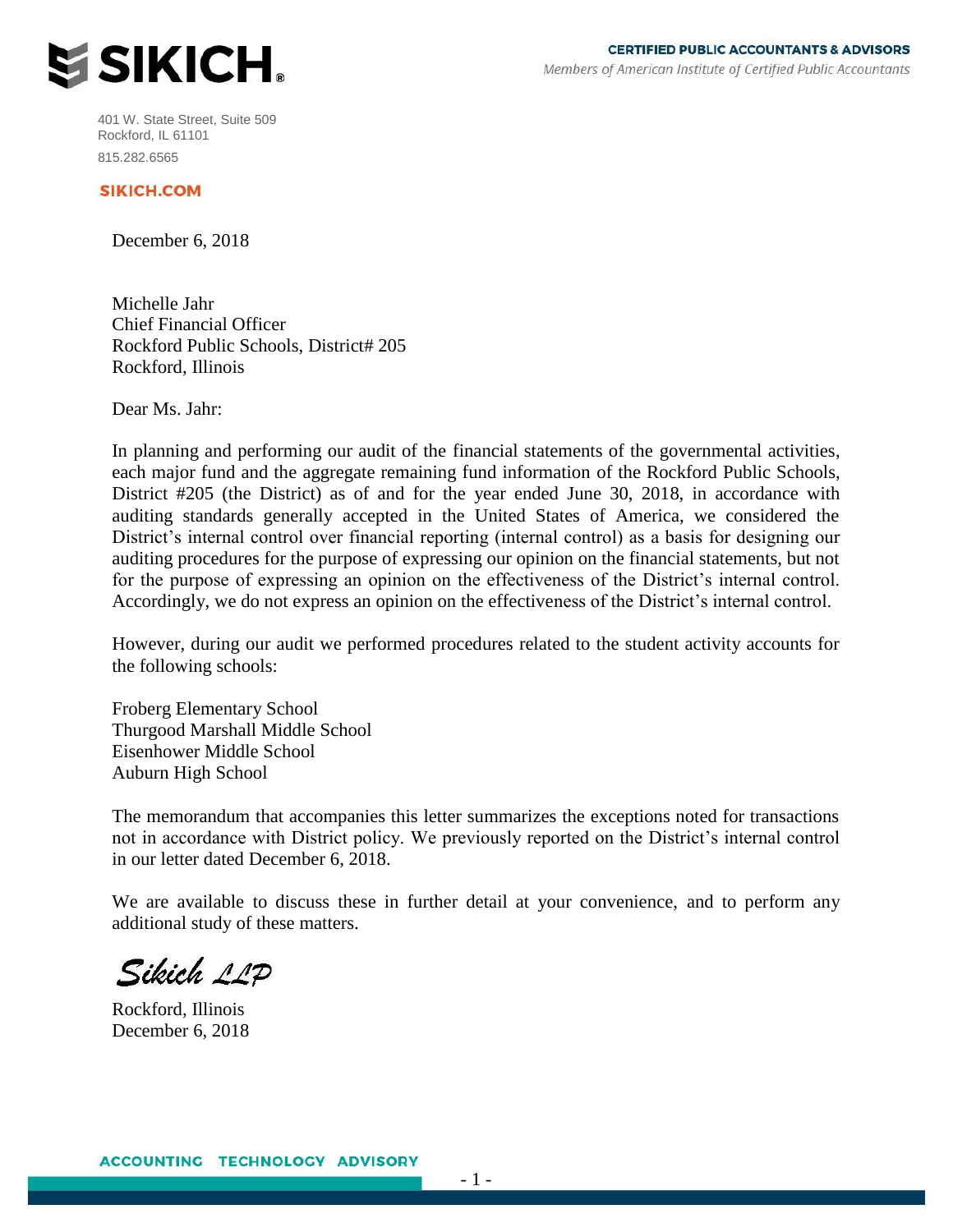#### ACTIVITY FUND REVIEW

June 30, 2018

#### **Schools Tested**

Froberg Elementary School Thurgood Marshall Middle School Eisenhower Middle School Auburn High School

#### **Summary of Review Procedures**

In conjunction with the procedures performed for the financial statement audit of Rockford Public Schools, District# 205 for the year ended June 30, 2018, we performed certain procedures on the student activity funds for the schools listed above. The procedures we performed can be summarized under five categories for each school: Procedures related to timeliness, procedures related to cash receipts, procedures related to cash disbursements and purchases, procedures related to bank reconciliations, and procedures related to required reporting.

For the testing of Elementary and Secondary Schools, we based our criteria upon *the Cash Handling Procedures*.

The summaries by school in the following pages reflect the exceptions noted and the number of occurrences related to each procedure tested.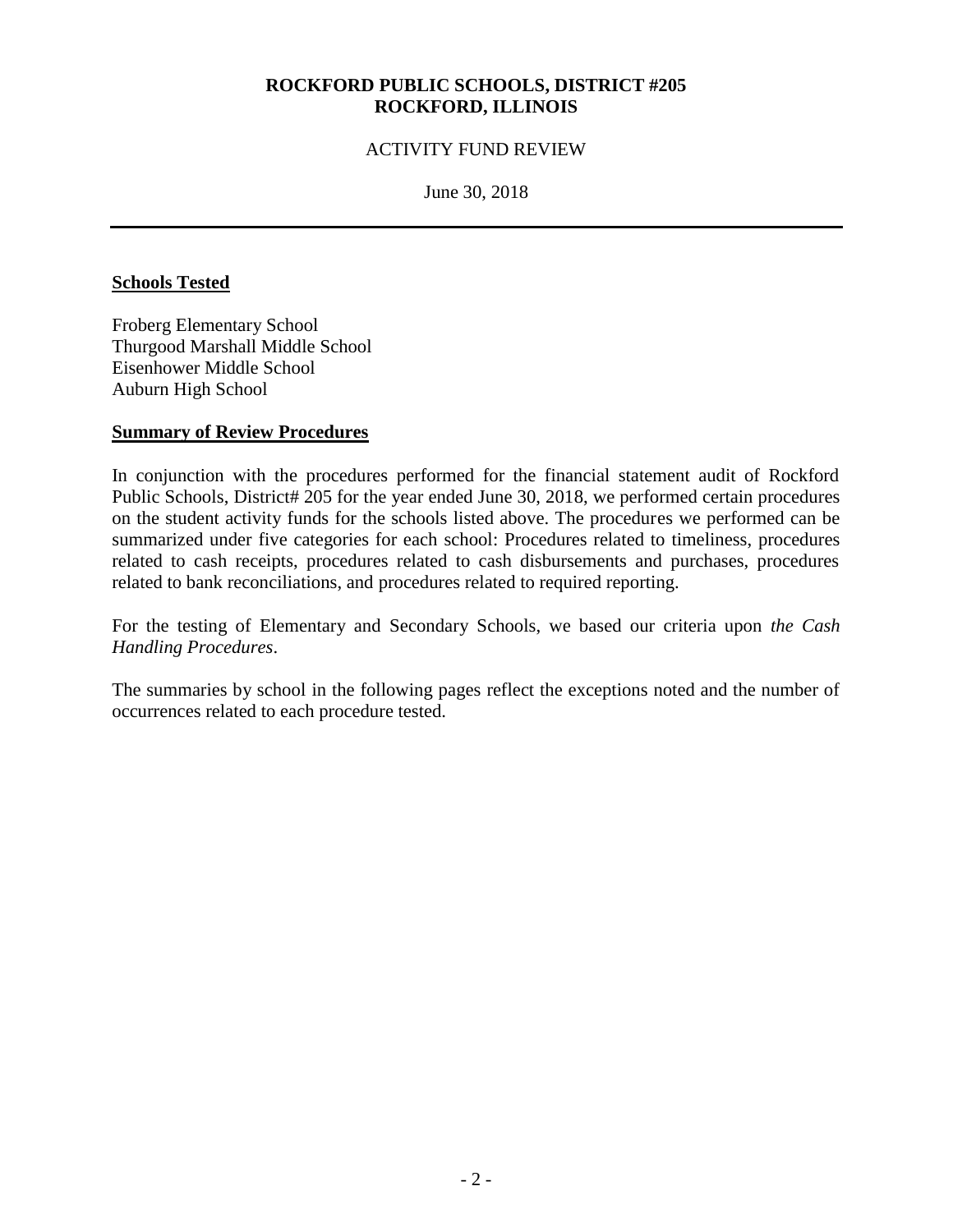#### FROBERG ELEMENTARY SCHOOL ACTIVITY FUND

June 30, 2018

The following is a summary of the findings of noncompliance noted during our testing at Froberg Elementary School based upon our review of *the Cash Handling Procedures*.

#### **Comments**

#### **Deposit Procedures:**

We noted 2 out of 8 deposits tested, where the amount received was not deposited within one week of receipt.

We recommend all funds received are deposited within one week of receipt.

#### **Document Retention:**

We noted 2 out of 20 transactions did not have a receipt. We noted both of these amounts included the check stub with approval by the school principal.

We recommend that receipts are obtained and retained for all purchase.

#### **Disbursements:**

We noted 7 transactions out of 20 tested were improperly charged sales tax.

We recommend that all employees are reminded of the District's sales tax exemption and are advised to use the exemption. Further, we recommend that any sales tax paid is rectified with the vendor.

We noted that all of the transactions tested did not include a purchase order. However, all purchases were signed with approval by the school principal.

We recommend that purchase orders are used where applicable.

We noted in one disbursement out of 20 tested that the check issued by the School did not agree to the invoice retained as support.

We recommend the school ensure checks are written for the correct amounts. Checks should be voided and reissued if discrepancies are noted.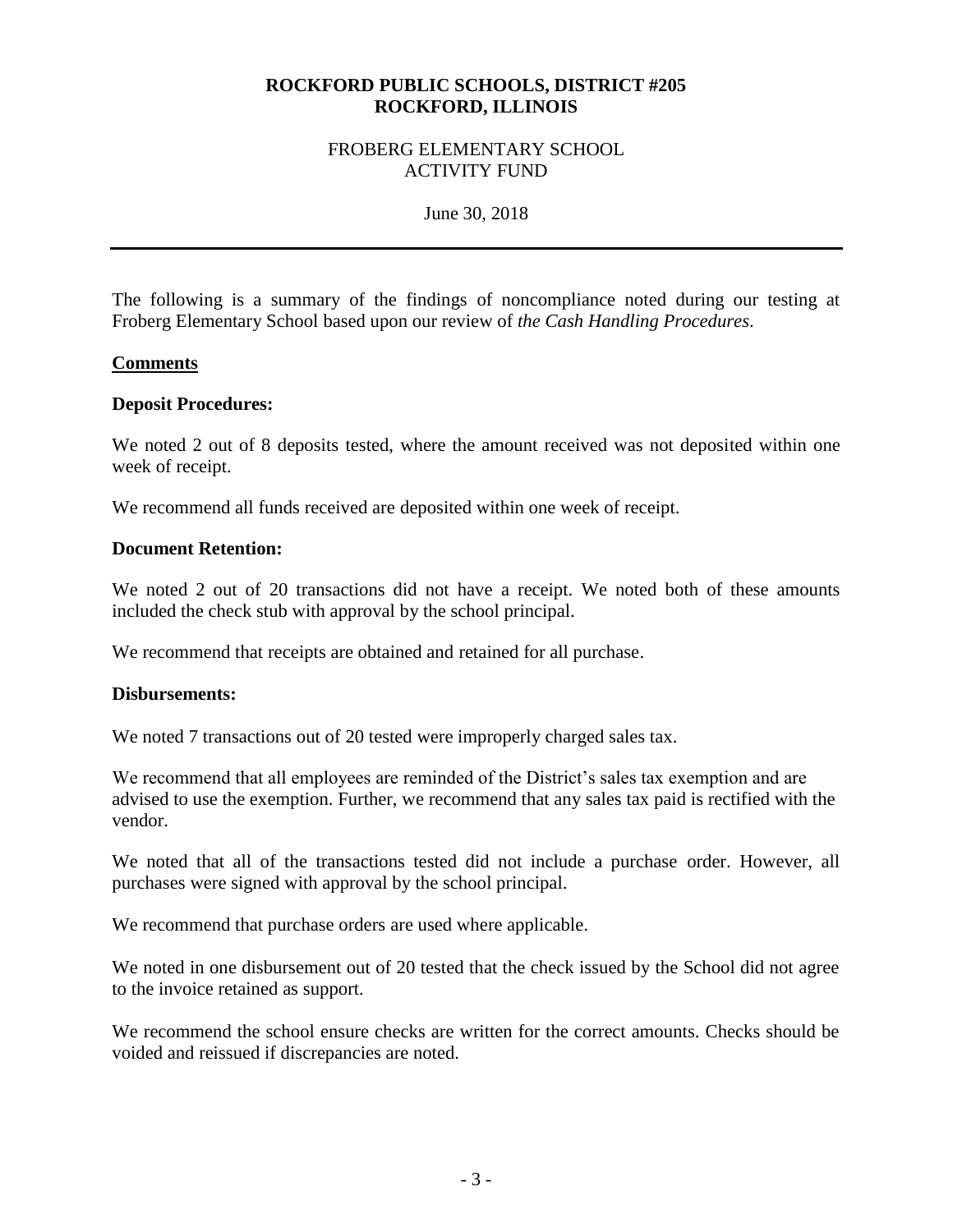#### THURGOOD MARSHALL MIDDLE SCHOOL ACTIVITY FUND

June 30, 2018

The following is a summary of the findings of noncompliance noted during our testing at Thurgood Marshall School based upon our review of *the Cash Handling Procedures*.

#### **Comments**

#### **Deposit Procedures:**

We noted 5 out of 20 deposits tested that the amount received was not deposited within one week of receipt.

We recommend all funds received are deposited within one week of receipt.

We noted in 1 of 20 deposits tested that there was no support for the deposit made. In discussions with the financial technician, it was noted that a student gave money to a coach for a shirt. The Coach then took the money and wrote a check to the school for the amount of the purchase. The check from the coach was subsequently returned as NSF. The school credited the students account for the amount paid, and this was subsequently reimbursed by the coach.

We recommend the financial technician do not accept funds from coaches. Students should bring their funds directly to the office.

#### **Improper Approval/Review:**

We noted that all of the transactions tested did not include a purchase order. However, all purchases (except one) were signed with approval by the school principal.

We recommend that purchase orders are used where applicable. Additionally, we recommend that all receipts are reviewed and approved, to include physical documentation of the approval. This review should include a comparison of the receipt to the purchase order as well as verification of the clerical accuracy of the purchase.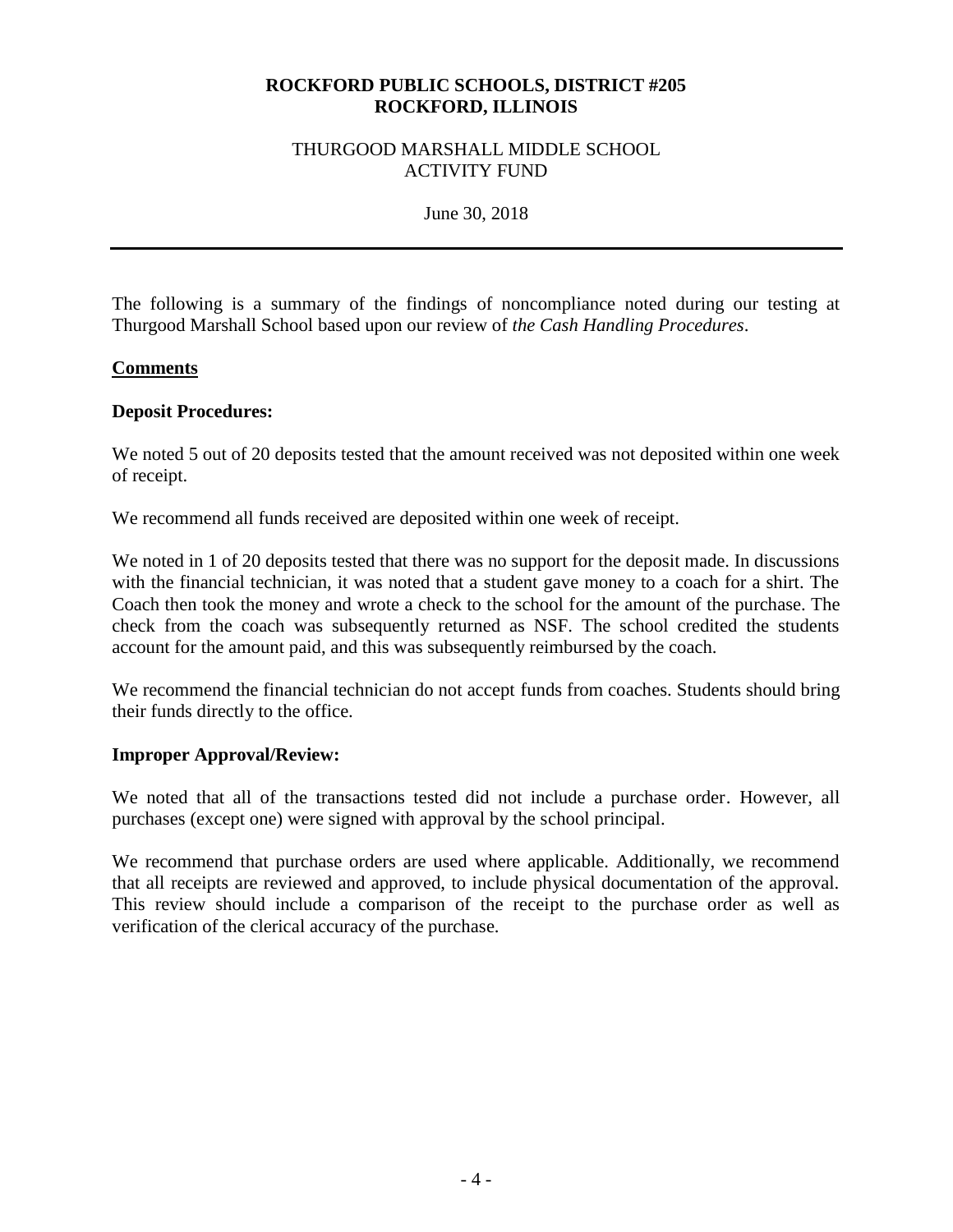#### EISENHOWER MIDDLE SCHOOL ACTIVITY FUND

June 30, 2018

The following is a summary of the findings of noncompliance noted during our testing at Eisenhower Middle School based upon our review of *the Cash Handling Procedures*.

#### **Comments**

#### **Deposit Procedures:**

We noted 1 out of 22 deposits tested did not have the supporting deposit slip retained.

We recommend that appropriate supporting documentation is obtained and retained for all transactions.

We noted 2 out of 22 deposits tested that the amount received was not deposited within one week of receipt.

We recommend all funds received are deposited within one week of receipt.

#### **Document Retention:**

We noted 1 out of 25 transactions tested did not have quotes for a purchase in excess of \$5,000.

We recommend the finance technician request and retain quotes for all purchases in excess of \$5,000.

#### **Disbursements:**

We noted in 1 disbursement out of 20 tested that the check issued by the School was cashed for a different (lower) amount than it was originally issued for.

We recommend the school ensure checks are written for the correct amounts. Checks should be voided and reissued if discrepancies are noted.